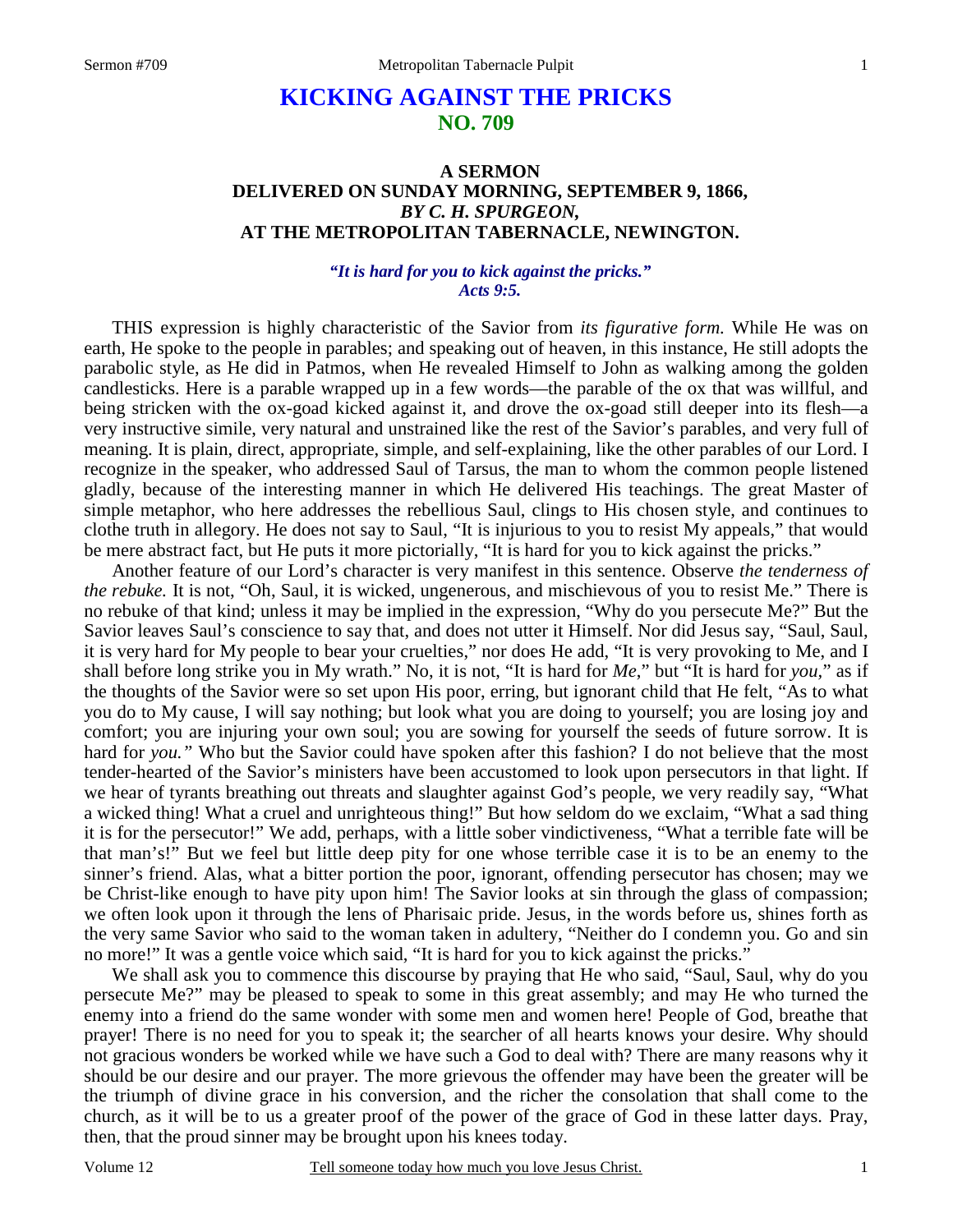We have in the text five things—*an ox, an ox-goad, kicks against it, painful results, and a wise counsel.*

**I.** We have in the parable of the text AN OX. That ox is here employed as the picture of persecuting Saul and of all who are like he. No other beast besides the ox is driven by an ox-goad, and therefore it must be the ox which is here meant as kicking against the pricks or goads when he is urged onward by the driver. Alas, how low is man fallen that he can fitly be *compared to a brute beast!* "Oh," said the proud heart, "does God compare me to a beast?" Ah, my friend, and it is the beast which has cause to complain rather than you; for what beast is that which has rebelled against God? I never heard of such. The beast acknowledges God and bows its neck to man, whom God appoints to be its ruler; the beast fulfils its Maker's purpose; it lives and it dies, and both in life and death it answers the end for which God sent it into the world; but as for you, you wantonly to run against God, and when you know His will you do the contrary; and though He has addressed you with words of love and tenderness as He does some of you every Sunday, yet you will not hear, but reject what He says, and go on in your rebellious ways. Do not be angry if God should compare you to a beast, for if you knew yourself you would compare yourself to one too, for even holy David once said, "So foolish was I and ignorant, I was as a beast before You." Penitent sinners have frequently wished that they had been beasts rather than men, for they have felt as if sin had degraded their nature below the degradation of the meanest reptile that creeps upon its belly. Oh, soul, if you know yourself you will not be angry for being thus compared, but smiting upon your breast like the publican, you will confess yourself unworthy to lift so much as your eyes to heaven.

But courage! Though God compares the unregenerate and rebellious sinner to a beast, yet it is to *a valuable animal;* it is to a creature which is an object of property and possesses value. The text does not liken a man to a wild beast without an owner, but to an ox for which its master cares, and for which he has paid a price. The ox is bought with money; it is often dearly purchased. When God compared Saul to an ox, He did as good as say to him, "You are acting like a wild bull, running against Me and goring My people; but still you are precious in My sight, and are purchased with a price." "I," says Jesus, "I whom you persecute, I redeemed you, not with corruptible things, as with silver and gold, but with My own precious blood; you are Mine, and I will not let you go; you are Mine, and I will break you in—I will curb that stubborn will of yours. Why do you kick against Me, for I mean to subdue you to do My work. It is vain for you to strive and struggle, for I have bought you and I will have you. I have paid for you too dearly to let you be lost. I have looked upon you as Mine too long to let you go astray from Me any more. I will have you, and therefore bow at once, for your will shall not long stand out against Mine." There are some in this house whose conduct might make them comparable to beasts, but I hope they are the objects of God's eternal love and of the purchase of the Savior's Atonement, and they are therefore not likened to the wild beasts of the forest that go to their dens uncared for, but to an ox which is written down among the wealth of its possessor.

Our Lord Jesus also compared Saul here to the ox, because *the ox is an animal that is dependent upon its master for the supply of its needs.* Here you will remember the prophet Isaiah said, "The ox knows its owner and the ass its master's crib." The ox receives its fodder from its master's hand, and knows the hand that feeds it. You who are an enemy to God this morning, do you not know that you are His creature, and that you are the object of His daily providence? The breath which is in your nostrils and in mine comes from the Most High. He formed us of clay, and His omnipotence keeps together the particles of dust that make our frame; but for His preservation we should at once go back to Mother Earth and the place that knows us would know us no more forever. Dear hearer, have we not been worse than oxen? We have not known the hand that feeds us. Have we not kicked against the God from whom all our mercies have been flowing? Oh, then, we must be worse than beasts if we do not feel a pang of conscience at the thought of God's kindness and our ingratitude. To be indebted to God for twenty, thirty, forty, fifty, sixty, 70 years of mercy, and yet never to be grateful to Him! To have received life, breath, and strength from Him, and today to receive the gospel from His hands and yet to go our way indifferent and careless! This is a crime to be detested and abominated.

An ox is *a creature of which service is rightly demanded.* As every man who keeps an ox expects it to serve him, so also does God expect of those creatures whose needs He supplies that they should do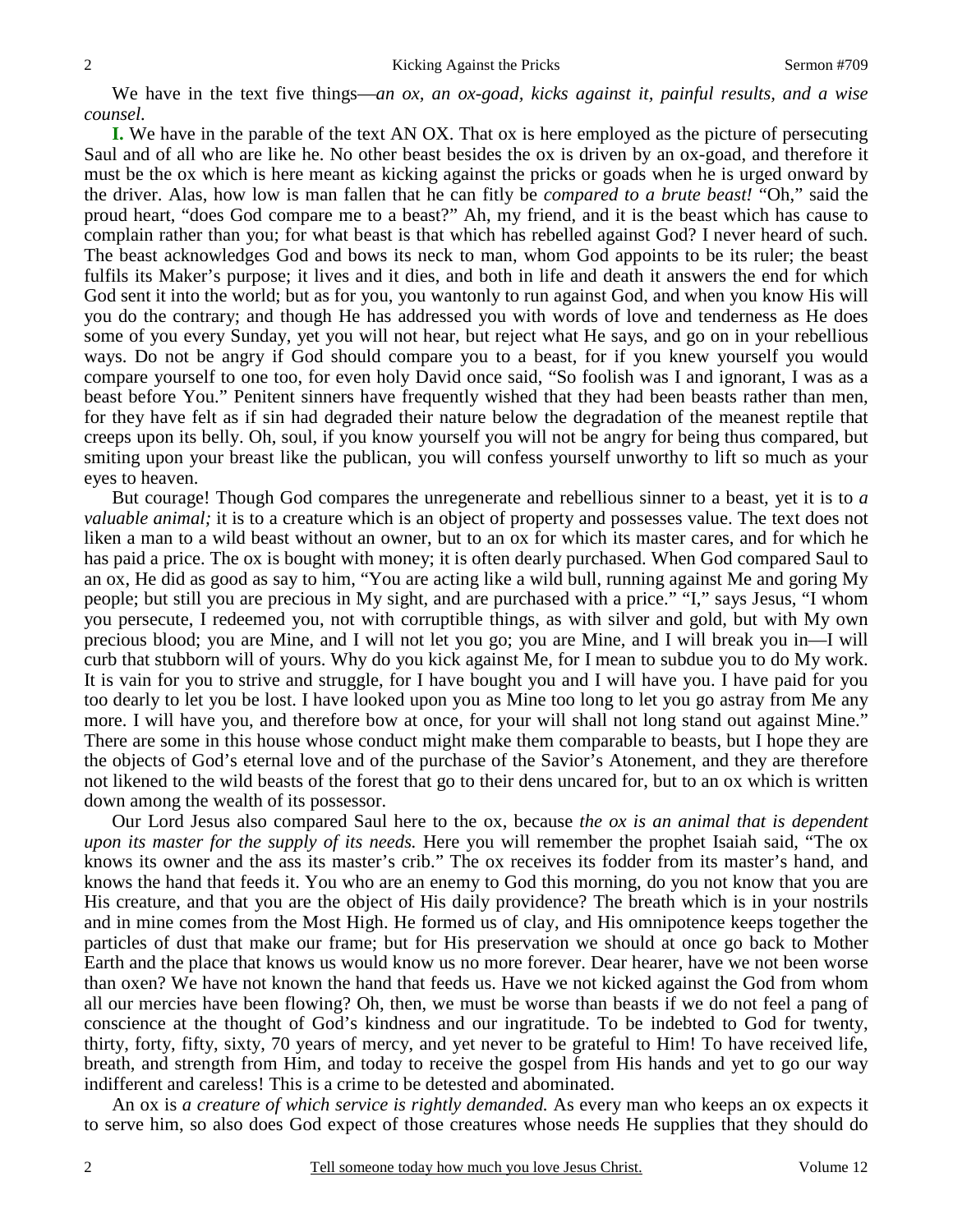His bidding. Why should God keep them, and they do Him no service? Would you yourself fodder an ox that would not plow if you use it for such work? Or would you feed a horse that would never be a beast of draft to you? Would you keep even a dog if it did not follow at your heels and flatter you? If the cur snapped at you and howled at you as you do, O sinner, against your Maker, you would soon have done with feeding him. Take heed lest God have done with feeding you*,* for if He gets no service out of you He will not forever spare you. We are like the ox; we must either serve or die; we must either plow or bleed; the bullock which is not good for its master in the furrows shall soon be good for the butcher in the shop; and the man who will not serve God in life shall before long have to acknowledge His Justice in the pangs of death, and to show to wondering worlds what the judgments of God are in the terrors of Eternity.

The ox was also selected as a picture of Saul because of its *perverseness*. The bullock is not easily made accustomed to the yoke. It is not easy to train an ox to do one's bidding. Therefore a very rough and cruel instrument was used by the Eastern farmer—a long stick with a sharp prong at the end which he drove into the stubborn ox to compel it to move. The ox was sometimes very perverse, and when it set its neck to go its own way it was not easy for the farmer to make it move in another, and therefore the strokes of the ox-goad were sharp and many. Ah, how perverse are our wills! They are more stubborn, surely, than the ox. We will not go in the right way; we choose the wrong naturally. We go to the fire of sin and we put our finger in it, and we burn it; but we do not learn better; we then thrust our hands into it, and though we suffer for it, we return and plunge our arm into the flame. There are some who are suffering at this very day for their sins. The sins of their youth are in their bones, and yet they stagger to their lusts again; and like the moth that flies to the candle and having singed its wings drops down in pain and agony, and only gets strength enough to fly up to the candle again, so do some men with their sins. But while we are swift to sin, how slow we are to righteousness! Parents sometimes complain that they cannot teach their children, they are so willful. Ah, if they were as willful as we are towards God, we would have cause enough to complain. The teacher says, "I have taught this child 19 times, and he will not learn," but God has taught 19,000 times—"Line upon line, and precept upon precept, here a little and there a little," every day has had its word and every night its sentence; and yet we are like the deaf adder which will not hear the voice of the charmer, though he charms ever so wisely. This is humbling, but it is true. God makes us feel it to be true, and puts us in a proper frame of mind on account of it.

Yet remember there is this thing about the ox—though thus a perverse animal, it is *a creature which can be of great service to its master.* When the ox becomes docile, and puts its neck to the yoke, and plows in patient earnestness, it is one of the most valuable possessions of the Oriental farmer. What would he do without it? The patient ox in the East is very largely used in draft as well as in tillage; and it is one of the most precious things that a poor man has in the East, to possess that admirably laborious and patient animal. When man once gives his heart to his Master—when once this brutish heart is conquered by divine grace, and becomes a servant of God, of what use he is! Do you see the labor and zeal of Paul? Why, he never grew weary. He was an ox that never fretted under the yoke. He went to the end of many a long furrow and back again and to the end again. No stripes hindered him; no prisons stopped him. He was not afraid of death itself. He crossed the boisterous sea—no mean feat in those days of unskilled navigation; he traversed the equally dangerous land, suffering perils from robbers, from rivers, from wild beasts, and from false brethren. Like a strong ox he plowed a heavy soil from morning to evening without complaint. He left no work undone, but he could say at the close of his career, "I have fought a good fight; I have finished my course; I have kept the faith!" Oh, what a vast amount of good might be done by some of those who are now doing so much mischief! When a sinner is really convicted of sin he cannot think that God Himself can ever make anything of him—but you do not know. Look at that swearing fellow on Elstow Green—the gypsy tinker—who would think that his mischievous hand would ever write of the Celestial City, of the land Beulah, and of the blessed progress of the Pilgrim? Just look at that poor fellow sold as a slave, a prey to everything that is evil; it is John Newton—who would expect to hear him in the pulpit of St. Mary Woolnoth, telling of the mighty grace of God? Ah, but the Lord can thus get a double victory over Satan, not merely by capturing Satan's best men, but by transforming them into captains in the Army of the cross. May God grant that some here,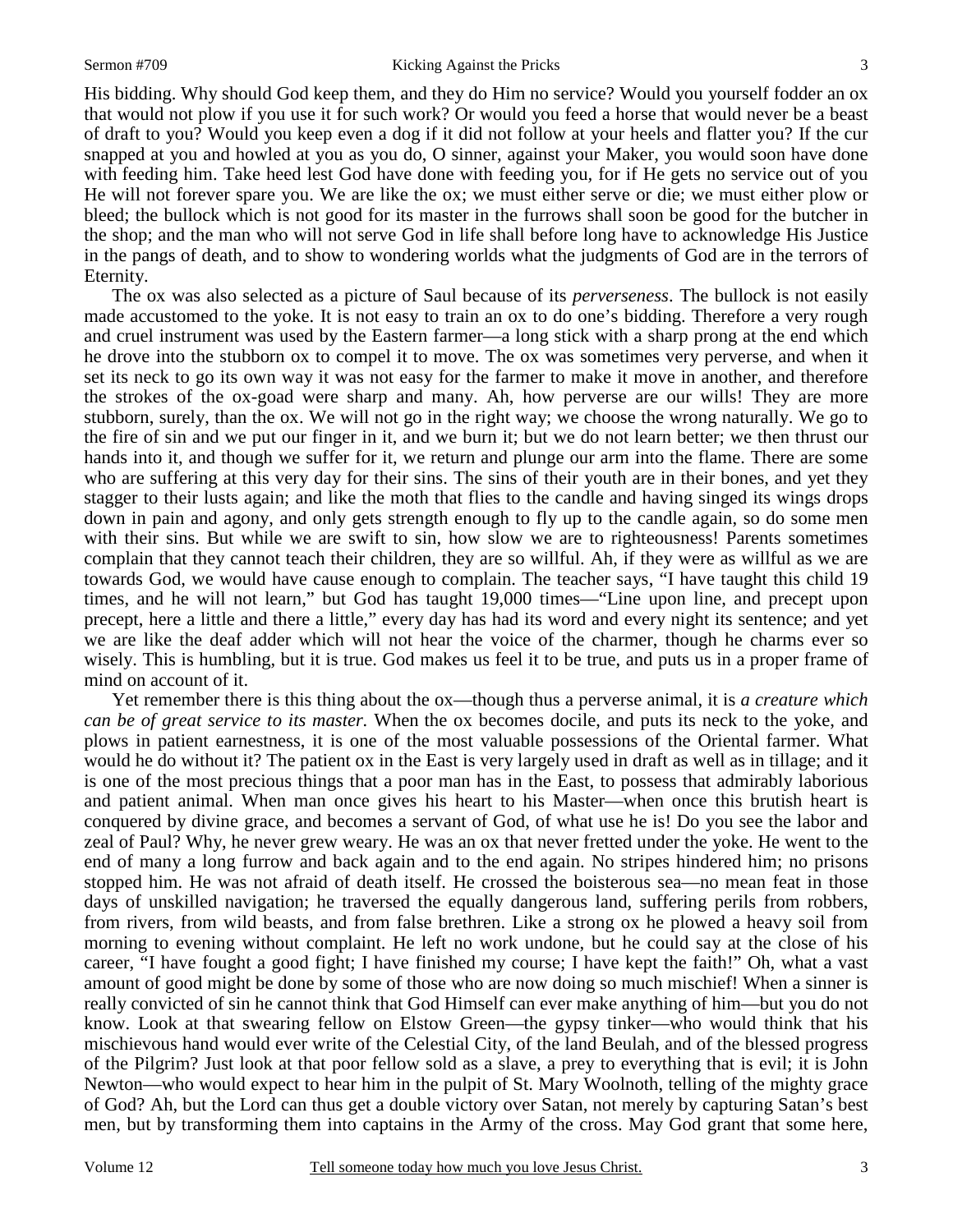who have been like the ox for perverseness and stubbornness, and whose final doom would be to be felled by the pole-axe of death, may be subdued by the great Lion-tamer, who can surely tame the ox. May Jesus come and put His yoke upon your necks, for "His yoke is easy and His burden is light." And from this day forth may you serve in the kingdom of King Jesus, to the praise of the glory of His grace.

**II.** In the second place, in this little parable, which is so full of teaching, we have THE OX-GOAD. No doubt it is a cruel instrument, but it is one which was thought by the Oriental farmer to be necessary for the stubborn nature of the ox. When he needed to make his ox go he just drove the goad into it from behind; not walking by the side of it, as we would probably do here, but keeping to the handle of the plow, and then pricking the ox from behind. Our God has many ways of goading us, but He does not use the goad with us where gentler means will avail. I should think that a kind farmer would speak to his ox, and might get it into such a condition that it would know what it was to do and be obedient to his word. Now God brings His people into such a state as that. He says, "I will guide you with My eyes." And He says, "Be not as the horse, or as the mule, which have no understanding—whose mouth must be held with bit and bridle, lest they come near unto you." He might also have said, "Be you not as the ox, which has need to feel the ox-goad or else it will not stir." God does not come to blows with men till He has first tried words with them. It is a word and a blow with man; but there is often a long space between the word and the blow with God. It is, "Turn! Turn! Why will you die?" before He comes with the executioner's axe. Before the tree is cut down there is a time of sparing, in which it is dug about, in hopes it may bring forth fruit. But when words are of no avail, then the Lord, in tender mercy, if He means to save the soul, adopts sharper means, and comes from words to blows and then wounds. Some of you know how God will wound us when He means to save us. The Psalmist describes it as being broken in pieces. He groans over "the bones which You have broken," for God does give such cuffs by the hand of providence, and such blows by the law upon the conscience, that He appears as if He were cruel and would utterly slay us; and, indeed, He will kill us in order that He may save us; He will break us in pieces that He may bind us up; and He will wound us that He may come, in all His power, to heal.

Let us for a minute or two think about this ox-goad, and how you and I have felt it, and how some are feeling it today and yet kicking against it. Some of us felt the ox-goad when we were children. Under *the government of our parents and friends* we were often very restive, and felt it hard to sin. We wanted to go after our own devices, but our parents loved us, and they would not permit it. Perhaps they were stern; it may be that they chastened us after their own pleasure, as we thought, though if we were wise we might have perceived that it was for our profit. And how some of us kicked and struggled against a mother's tears; and how irksome was a father's good advice! Many men showed in their childhood what they were made of by their early rebellions against the holy admonitions of loving and anxious parents. Oh, young offenders, yours is no small responsibility! Oh how the young heart can rebel! I speak experimentally when I say I believe a young child's heart is capable of as thorough and deep-seated rebellion against God and right as the heart of the oldest man, and though the child may not be able either by word or deed to express what he feels, there are evil moments with some children when passion seems as if it would choke them, and their ravings or sullenness prove that a child's nature is inclined to evil, and is most undoubtedly fallen from its birth. In looking back we see that the goad was used upon us even as children. Since that time some of you have felt the irksome goad in the good advice of friends with whom you have been situated. You do not like to be talked to about religion some of you. You have half a mind to shift your lodgings to get away from godly people who pester you. You would gladly get another job, for you work at a bench close by the side of a Christian, and he makes sinning uncomfortable to you; he speaks to you very tenderly and plainly, and you jest at him, and put it off, but still he does make it an uneasy thing for you to be what you are. Oh, how grateful you ought to be for this, and yet I should not wonder but what you are kicking at it. These are all goads which God uses. He is saying to you, "You stubborn ox-like man, you shall not go to hell." He has sent these warnings to you first by one, and then by another, with a view to your good.

Every doctrine, and every part of the teachings of God's Word, acts like a goad to unconverted men. I have known people come in here; curiosity has brought them to hear the preacher, and his sermon has made them feel so angry that they could almost have knocked him down, but yet they could not help coming again. Why did they come? They could not tell you why, but they could not stop; and yet they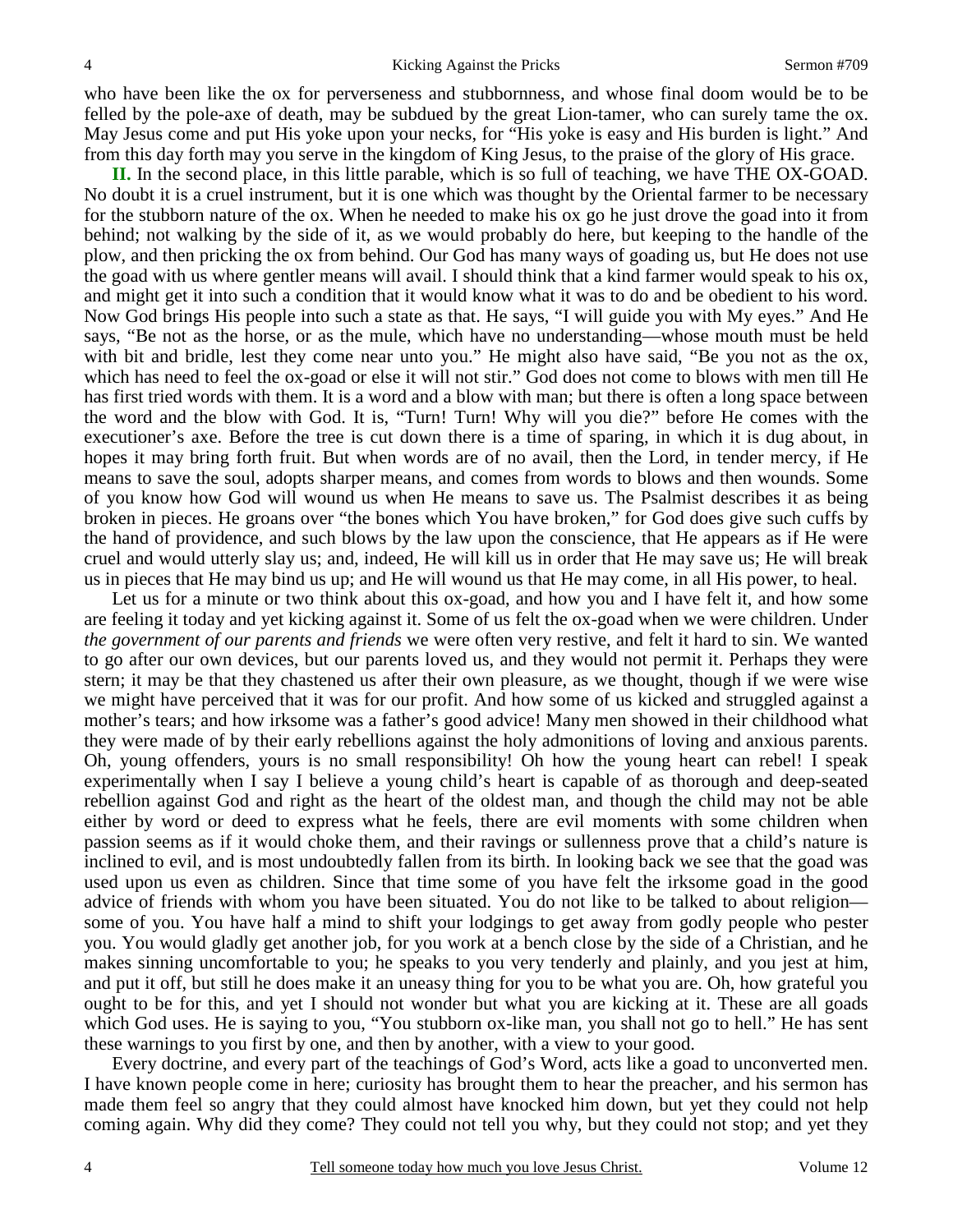5

hated the truth of God they heard. Many of you know, before you were converted, that anger was just your first state of feeling when you heard the gospel. I feel rather glad when I hear that I have made some people angry. I think within myself, "Well, they were not asleep at any rate, and they gave the sermon some sort of thought." When a man thinks enough about the truth of God to begin to fight against it, I am in hope that the truth will give him a shaking, and never let him go till it has fairly beaten him into better things. Angry feeling is better than no feeling, and enmity to the truth may be looked upon with more hope than indifference. Now what a goad to some men is the doctrine of the cross! They cannot hear of the wounds of Jesus and sin pleasantly. To some the doctrine of the punishment of sin is like the file to the viper—they are always breaking their teeth by gnawing at it. There is no part of Scripture which, rightly understood, is not a goad to the sinner, saying to him unmistakably, "Sinner, turn, turn from your wicked ways, for why will you die?"

At times the Lord will goad us in another way, namely, by *personal afflictions.* Perhaps he sends a sickness, and lays the strong man moaning upon his bed. Possibly it is a failure in business, a loss of property, a disappointment in marriage, the death of friends, or a gradual decay of the constitution, or the loss of a limb or an eye. Loud voices these, if men had ears to hear. God does not come to lopping His trees until a stern remedy is needed. Some of you have had so many afflictions that the Lord might well inquire, "Why should you be stricken any more? You will revolt more and more: the whole head is sick, and the whole heart faint," and you are full of wounds and putrefying sores. Oh the mischief that sin has done in some glaring cases! I know a man at the present moment, a man I said, but alas, poor wretched mortal, he looks hardly like a man. I saw him in rags, shivering in the drenching rain but yesterday. He came of reputable parents; I knew his relatives well. He had some 400 pounds or more left him a few years ago. As soon as ever he could get hold of it he came to London, and in about a month he spent it—all in a hideous whirlwind of evil. He went back a beggar and in rags, full of horrible sickness, loathsome and an outcast. Since that time he has been so often aided by his friends that they have entirely given him up, and now this poor wretch with scarcely enough rags to hide his nakedness, has no eyes left to pity him, and no hands to help him. He has been helped again, and again, and again; but to help him appears to be useless, for at the very first opportunity he returns to his old sins. The workhouse, the hospital, the grave are his portion; for he seems unable to rise to the dignity of labor, and no one will harbor him. I could fairly cry at the sight of him, but what can be done for him if he will destroy himself by his sins? If you say to him, "Why do your friends not notice you?" he will tell you, "They cannot notice me." He has brought his mother to the grave; he has worn out everybody who has pitied him, for his life has been so thoroughly bad that it excites no pity, but disgusts his own relatives. For the love of the Lord Jesus I will help this unhappy man again, and intend tomorrow to see him washed, clothed and fed, and put in a way of livelihood, but I have very slender hope of being of any lasting service to him, for he has been tried so often. Yet I never saw a wretch in such misery. He is emaciated, ragged, and has known hunger and cold and nakedness month after month, and unless he mends his ways this will be his lot till he dies. We have more than enough of such cases who cross our path, but this one outdoes them all. Now I know that some of these forlorn persons sometimes steal into the Tabernacle and if such are here let me ask you, what is to be done with you? You put even the best and most tender of persons out of patience with you. Trouble has no power to break you, and kindness no influence to melt you. Oh, while there is a remedy, may God apply it to you, poor guilty souls! There are some who have felt these goadings to the most fearful extent till they have lost all, and yet they cling to their sins. I would to God that saints would cling to Christ half as earnestly as sinners cling to the devil. If we were as willing to suffer for God as some are to suffer for their lusts, what perseverance and zeal would be seen on all sides!

The goad is used yet further. When God has goaded a man with afflictions, and pains, and all the doctrines of the gospel, sometimes He stirs him with the common operations of the Holy Spirit in his conscience. Saul was being goaded at that very moment when Christ spoke, and said, "Why do you persecute Me?" Ah, and take care you do not resist these goadings. "See that you refuse not Him who speaks. For if they escaped not who refused Him who spoke on earth, much more shall not we escape, if we turn away from Him who speaks from heaven." I believe that the Holy Spirit often by what we call the common operations which He exercises upon the hearts of men, deals with men's consciences so far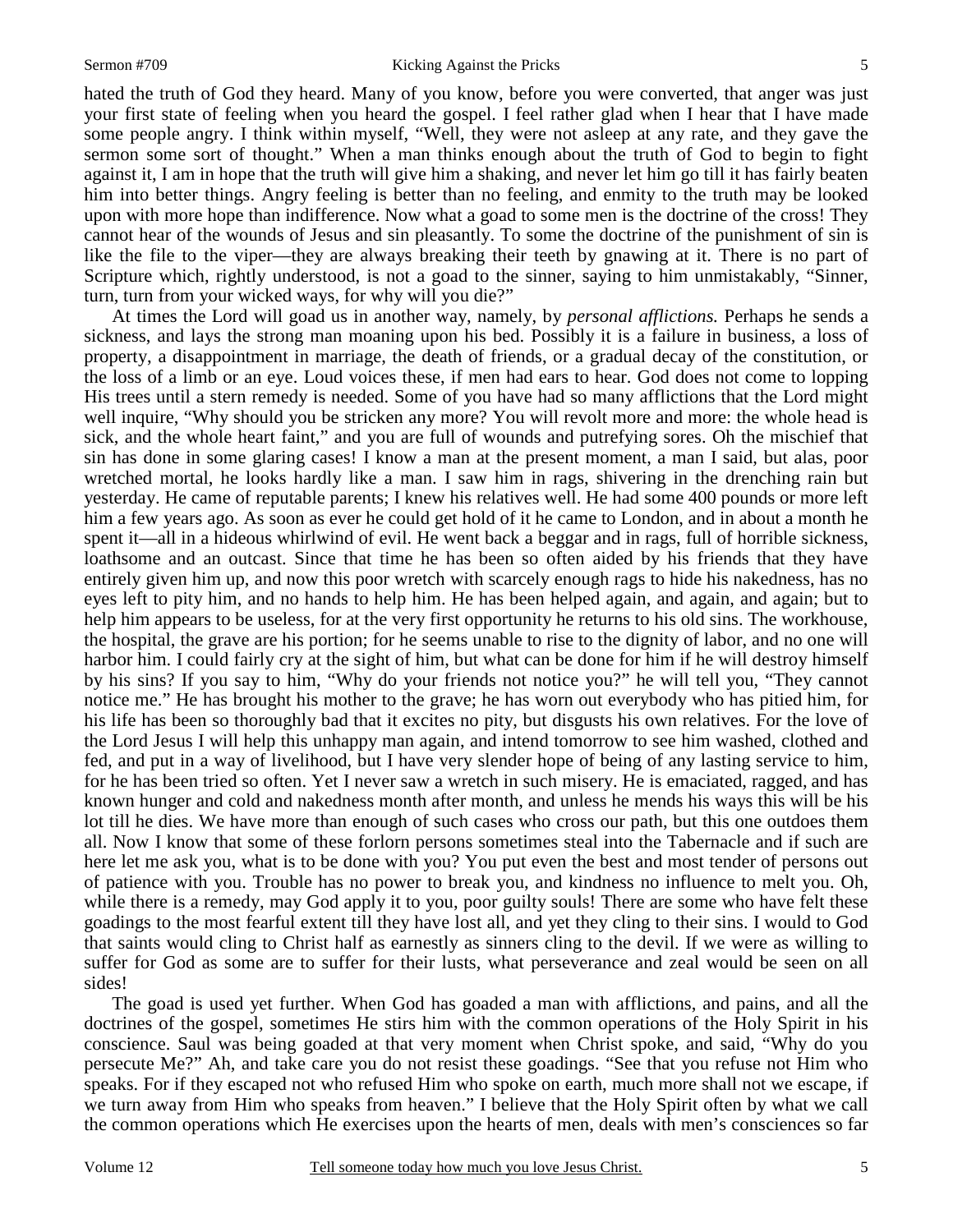as to awaken and warn them, but they quench the Spirit. They, as Stephen says, resist the Spirit as did their fathers. It is a sin which may be committed, and where it is committed often, and long, at last, the Holy Dove departs never to return—and such a soul is given up. It may be that some man or woman here is the subject of these inward strivings; may they end in effectual calling, and not lead to increased damnation, as they must do except the soul be brought to saving repentance.

**III.** In the third place—and here let conscience be awake—we have to speak about THE KICKS. "It is hard for you to kick against the pricks."

The ox, when wounded, is so very foolish as to dash its foot against the goad, and consequently drives it deeper into himself and hurts himself even more. This is the natural manner of men till God makes something more than beasts of them. Man is sure, like the ox, to kick against the pricks. How can we do this? *Even when we were children we rebelled against our teachers.* When we were but little and were being instructed in the things of God, it is possible that we did not like religion; prayer was distasteful, Sunday was dull, and the house of God wearisome, and therefore we kicked against them. As some of you grew up who are now present, you took to *sneering* at those who kindly advised you. Many young men, the moment they get a word of counsel from any person, treat that person at once as an enemy, and vow that they will take no further notice of such a "cant," as they will call him. That is a common way of kicking against the pricks. Many sinners, when the Word of God is too hot for them, take to criticizing it. When a sermon comes home, what is the easiest way of getting rid of the impression? Why, begin disputing over it. If any of you have felt any power in the sermon at any time, and you do not want to get a blessing, begin to raise an objection to some point of doctrine or expression of the minister. Do not dwell on that part which you felt was good and was meant for you, but give your thoughts to that which you can quarrel over, and the sermon will be of no use to you. Satan will be glad if you begin to blame the preacher when you ought to have blamed yourself! If you cavil at gospel doctrines, if you quibble about the high points and the low points, and say, "Well, I do not see how predestination and free will can agree," all that will be a snare to you, to prevent your coming to Christ.

Satan does not care whether he drags you down to hell as a Calvinist or as an Arminian, as long as he can get you there. He does not care whether you are orthodox or heterodox, as long as he can make sure of you. A man who is reproved by a sermon will perhaps feel that if it is true he must give up his drunkenness. "But," he says, "I will not give up my drunkenness; I do not want to do that, and therefore I do not believe that the sermon is true." Or another says, "If this is correct, I must shut up my shop on Sunday, and so lose my Sunday's profits. I cannot afford to lose money, and therefore I will criticize the preacher." The guilty conscience cries, "I will pick a hole in the minister's coat, because he has found one in mine. If what he says is true, I must mend my ways; but I do not intend to do that, therefore I will try and find some fault with the truth which is taught, or with the man who teaches it." There are many individuals who are so angry at God through their sin, that they have come to *persecute God's people.* They cannot burn them, they cannot shut them up in prison—but they vex them with cruel mocking, they twist their innocent actions into something wrong, and then they throw it in their teeth. They even sit down and wantonly invent lies against the innocent and utter libelous things against the people of God, because they have a conviction that the saints are better than themselves. It seems to be the natural suggestion of our fallen nature that when goodness rebukes us we straightway try to prove that it is not goodness in order that our conscience may be quieted.

Certain profane men have gone so far as to kick at God Himself. They do not hesitate in their malice, but they proclaim it in plain plump oaths, and dare their Maker to do most terrible things to them. Mind that He does not answer you, blasphemer. He is a hearer of prayer, and when you pray to Him to damn you, He may, one of these days, do it, sinner! Do not ask Him again lest He should do it at once. He has a way of doing what men ask Him to do; do not trifle with Him. It is His mighty mercy that has prevented Him from destroying you long ago! This is your way of kicking against the pricks, but I hope that since God has brought you here He means to stop your rebellions today. I pray He may, and that no longer you may kick against Him, but turn to Him and say, "Lord, what will You have me to do?"

**IV.** Time fails us, and we must therefore speak briefly upon THE RESULT OF KICKING AGAINST THE PRICKS. Christ says, "It is hard for you." Friend, let me hold you by the buttonhole and talk to you. It has been very hard for your mother that you should have gone on as you have done.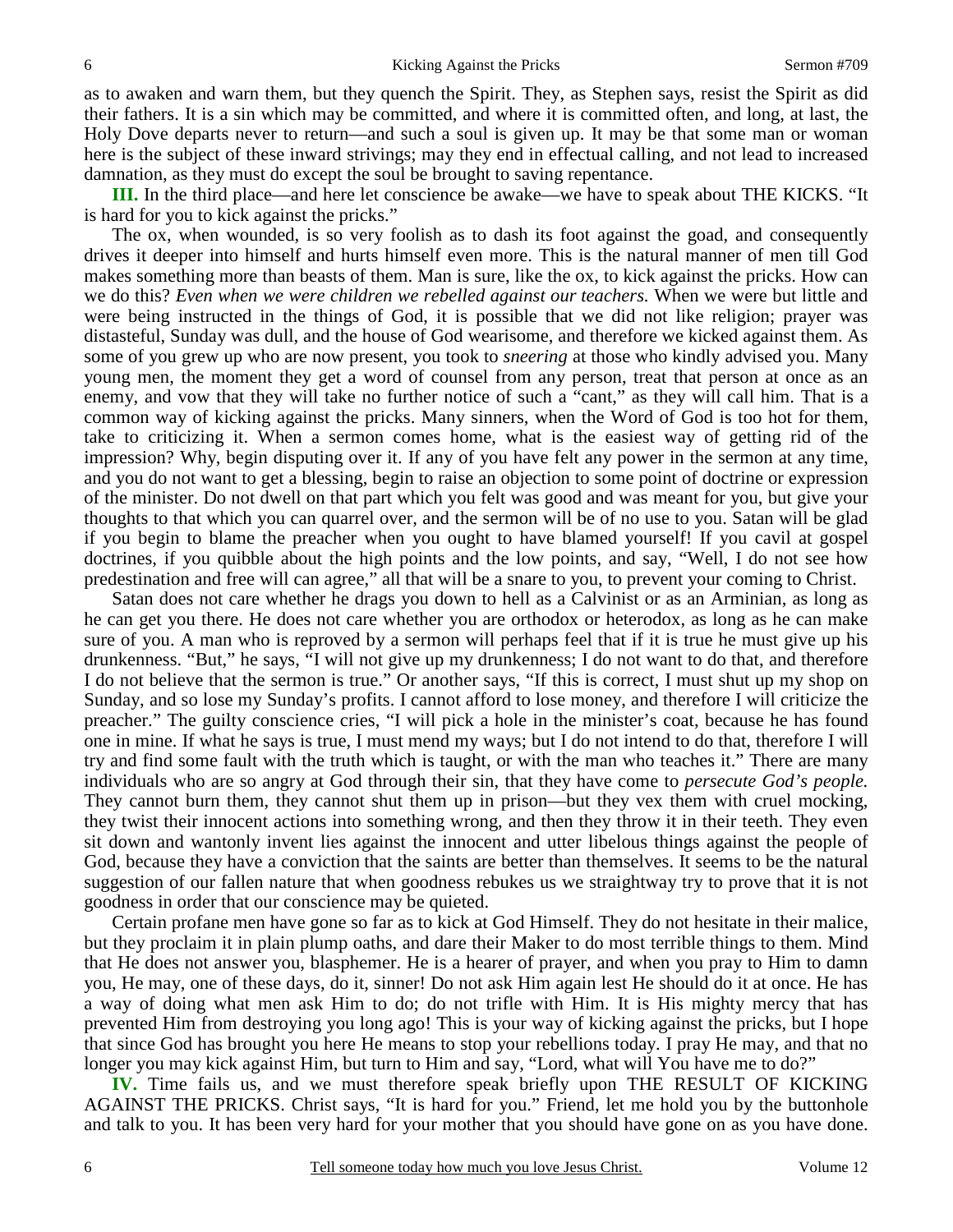For her sake, think! With some of you it has been very hard for your families. Drunkenness clothes a man's children in rags as well as himself. It has been hard in some cases with even your neighbors and your employers; they had a deal to put up with; but that is not the matter of consideration this morning. It is hard for *you*. Oh, young man, you know that sin does not make you happy. You have had your swing of it, and you are miserable this morning. Oh no, there is no bliss to be found in evil. At last the truth of God is beginning to dawn upon your mind. Instead of happiness you have found unrest and dissatisfaction. You are afraid of cholera—afraid to die. You would run almost anywhere to escape an infectious disease, because you know where your portion will be when you enter into another world. This is the effect of your kicking against the pricks. You have brought yourself into an unhappy and uneasy state of mind till you sometimes wish that you had never been born. Do you know what will very likely be your history if you run into sin and persist in it? You will make your present afflictions grow worse, and cause your present losses to accumulate upon you. You are kicking against the pricks, and are making the wounds already received 10 times worse, and so it will always be as long as you keep on kicking. It is possible that you may get into such a state of mind that you will by-and-by be ready to die by suicide because of remorse. It is hard for you, young man, to be such a sinner as you are now, but how hard it *will* be! I could weep when I think of how hard your sins will be for you if you are ever converted. He who is converted to God finds it hard to have been a sinner so long. His repentance is bitter in proportion to the greatness of his sin. "Alas," he says, "that I should ever have so revolted against the God who loved me with such a love!" Those who are saved late in life feel that their sins will be their plague till they die. A man does not go and plunge into the ditch of sin without bearing the stench of its vileness in his memory all his life. An old song that you used to sing in your carnal days will come up and defile your closet prayers, and perhaps the recollection of some unholy scene in which you had a part in your younger days will trouble you even when you are at the sacramental table!

The apostle Paul always bore the memory of his sin, for he says, "I was the least of the apostles because I persecuted the church of God." He always felt that; and who knows but that the stripes and imprisonment that he had to bear himself must often have brought the tears into his eyes when he endured them as he thought, "I persecuted them in their synagogue, and I compelled them to blaspheme, and now I am called to suffer the same things myself." The past life of a regenerate man will always be his grief. "God forgives me," said one, "but I can never forgive myself. It is blotted out of God's book, I know, but it can never be blotted out of mine. I shall remember to my dying day what a sinner I have been." But ah, friends, if tears might come into my eyes at the recollection of how you will feel if you are converted, I would gladly weep tears of blood as I think of what you will feel if you die unconverted! All these kicks against the pricks will be among your sharpest stings when you feel the judgment of God in another world. "Remember," says conscience, "you were warned—you did not sin without knowing it was sin—you did not choose the downward path without understanding it to be the path that led to ruin. You felt the pricks of warning, but you kicked against them, and now you receive your portion in the lake that burns with fire and brimstone, with this aggravation above all others, that you knew your duty but you did it not." That great Italian poet, whose marvelous mind so singularly pictured the lost in their everlasting dwelling place, writes over the portals of hell, *"All hope abandon you who enter here!"* Ah, it is the hell of hell that there is no hope there; but while there is no hope of the future, there are unutterable regrets for the past. My hearers, I often feel it a very solemn thing to preach to you, and the more earnestly I am able to preach, the more solemn it becomes, because if this gospel is not "a savor of life unto life" to you, it will be "a savor of death unto death" to your souls. You may make it a holiday to visit the Tabernacle and hear me preach; you may come up from the country and hasten here to see this place as one of the sights of London; but it is no holiday to me to preach to your souls, and no child's play to have this responsibility upon my shoulders, to deal faithfully with your hearts and consciences! I have been a goad, I hope, to many of you, and you have tried hard to continue what you are while a loving heart has tried to bring you into a better mind. But by-and-by the goad will become a sword; the very gospel which warns will be the gospel that smites. "God shall judge the world"—how?—"according to my gospel," says the apostle Paul. It is according to the gospel that you shall be judged at the last if you reject it and perish in your sins. This is the result of kicking against the pricks.